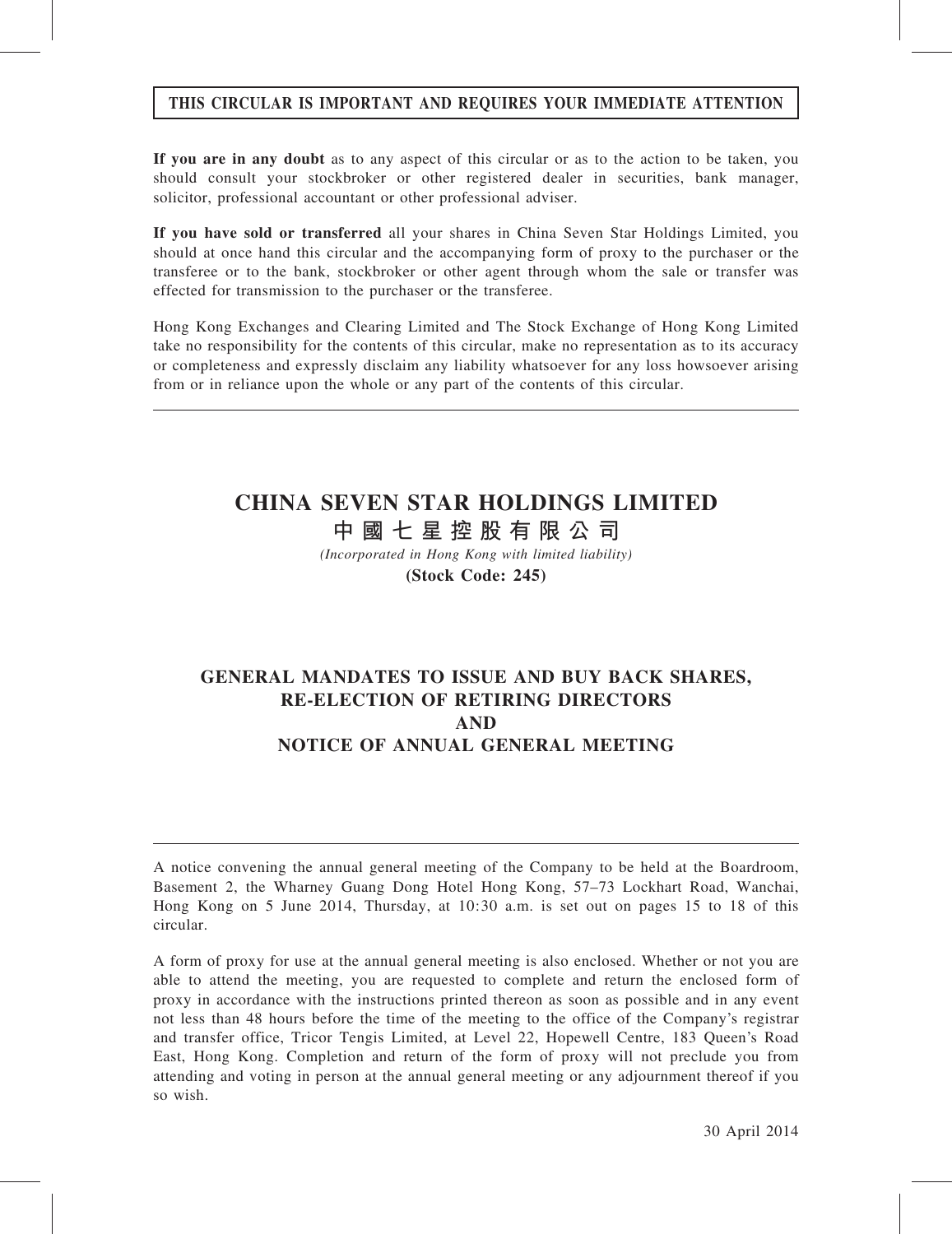# **CONTENTS**

# Page

|                                                                  | $\overline{1}$ |
|------------------------------------------------------------------|----------------|
| Letter from the Board                                            |                |
|                                                                  | 3              |
|                                                                  | $\overline{3}$ |
|                                                                  | $\overline{4}$ |
|                                                                  | $\overline{4}$ |
|                                                                  | 5              |
|                                                                  | 5              |
|                                                                  | 5              |
|                                                                  | 6              |
|                                                                  | 6              |
| Appendix I — Explanatory Statement on Buy-back Mandate           | $\tau$         |
| Appendix II — Details of the Directors Proposed to be Re-elected | 11             |
|                                                                  | 15             |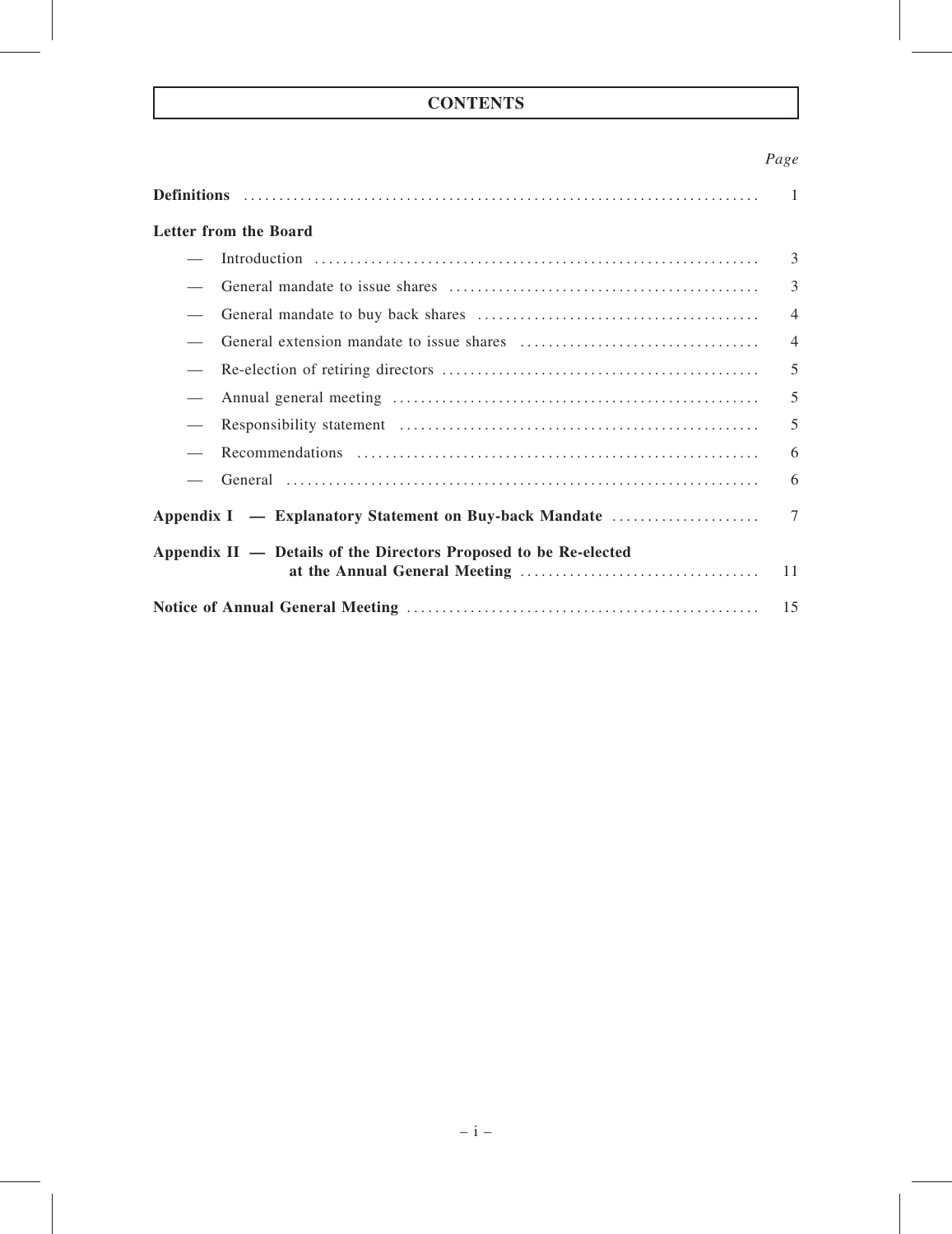# DEFINITIONS

In this circular, the following expressions have the following meanings, unless the context requires otherwise:

| "AGM"                 | the annual general meeting of the Company to be held at<br>the Boardroom, Basement 2, the Wharney Guang Dong<br>Hotel Hong Kong, 57-73 Lockhart Road, Wanchai, Hong<br>Kong on 5 June 2014, Thursday, at 10:30 a.m. to consider<br>and, if appropriate, to approve the resolutions contained in<br>the notice of the meeting which is set out on pages 15 to 18<br>of this circular, or any adjournment thereof |
|-----------------------|-----------------------------------------------------------------------------------------------------------------------------------------------------------------------------------------------------------------------------------------------------------------------------------------------------------------------------------------------------------------------------------------------------------------|
| "Articles"            | the existing articles of association of the Company                                                                                                                                                                                                                                                                                                                                                             |
| "Board"               | the board of Directors                                                                                                                                                                                                                                                                                                                                                                                          |
| "Buy-back Mandate"    | a general and unconditional mandate to be given to the<br>Directors to exercise the powers of the Company to buy<br>back at any time until the next annual general meeting of<br>the Company or such earlier period as stated in the Share<br>Buy-back Resolution the Shares up to a maximum of 10%<br>of the total number of Shares in issue at the date of the<br>Share Buy-back Resolution                   |
| "Company"             | China Seven Star Holdings Limited (中國七星控股有限公<br>$\overline{\mathbb{E}}$ ) (Stock Code: 245), a company incorporated in Hong<br>Kong with limited liability, the Shares of which are listed<br>on the Main Board of the Stock Exchange                                                                                                                                                                           |
| "Companies Ordinance" | the Companies Ordinance (Chapter 622 of the Laws of<br>Hong Kong)                                                                                                                                                                                                                                                                                                                                               |
| "Directors"           | directors of the Company                                                                                                                                                                                                                                                                                                                                                                                        |
| "Extension Mandate"   | a general and unconditional mandate to the Directors to the<br>effect that any shares of the Company bought back under<br>the Buy-back Mandate will be added to the total number of<br>Shares which may be allotted and issued under the Issue<br>Mandate                                                                                                                                                       |
| "Hong Kong"           | the Hong Kong Special Administrative Region of the<br>People's Republic of China                                                                                                                                                                                                                                                                                                                                |
| "Issue Mandate"       | a general and unconditional mandate proposed to be granted<br>to the Directors to exercise all power of the Company to<br>allot, issue or otherwise deal with new Shares up to a<br>maximum of 20% of the total number of Shares in issue as<br>at the date of passing the resolution at the AGM                                                                                                                |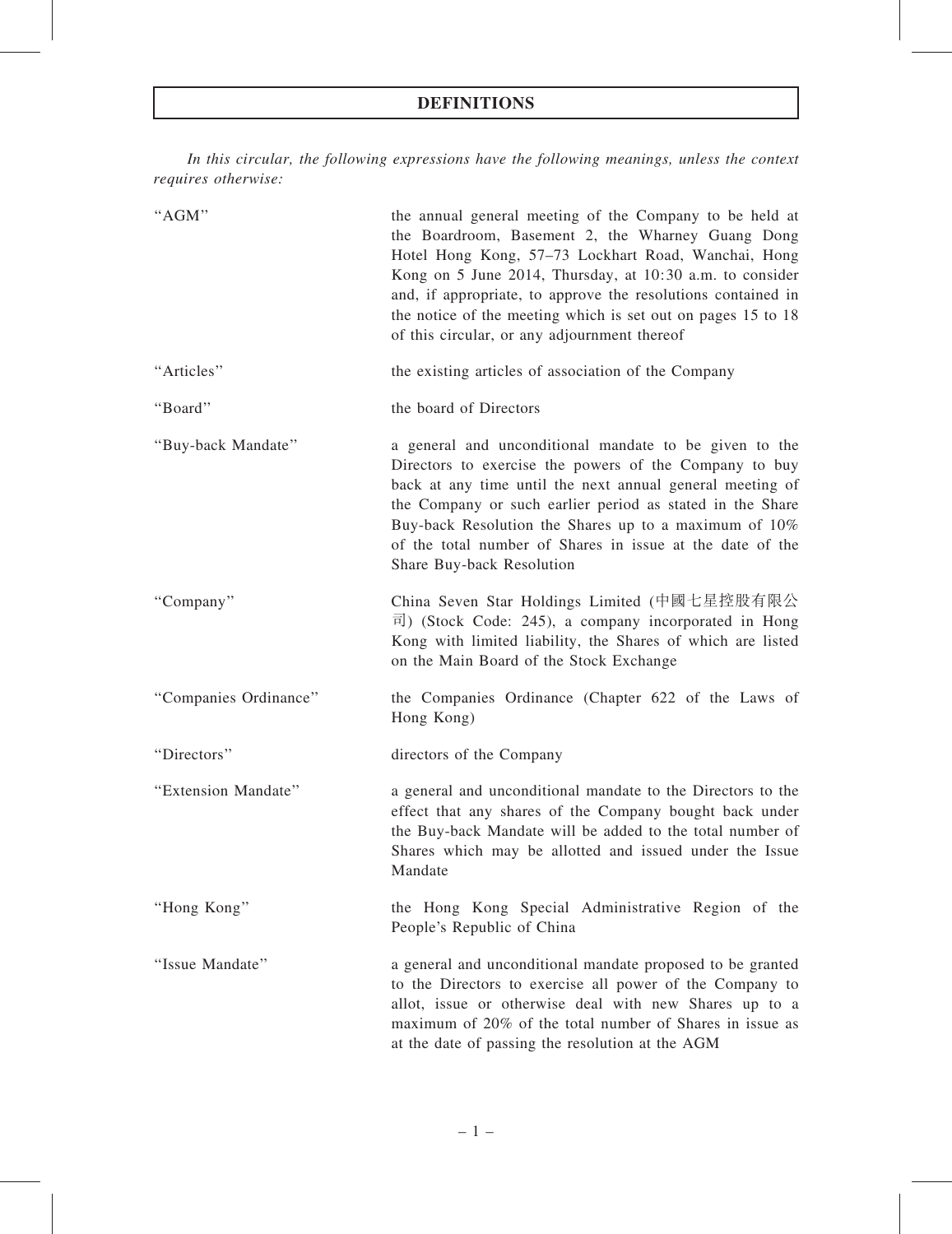# DEFINITIONS

| "Latest Practicable Date"   | 24 April 2014, being the latest practicable date prior to the<br>printing of this circular for the purpose of ascertaining<br>certain information for inclusion in this circular     |
|-----------------------------|--------------------------------------------------------------------------------------------------------------------------------------------------------------------------------------|
| "Listing Rules"             | the Rules Governing the Listing of Securities on the Stock<br>Exchange                                                                                                               |
| "SFO"                       | the Securities and Futures Ordinance (Chapter 571 of the<br>Laws of Hong Kong)                                                                                                       |
| "Share $(s)$ "              | ordinary share(s) of the Company                                                                                                                                                     |
| "Shareholder(s)"            | holder(s) of the Shares                                                                                                                                                              |
| "Share Buy-back Rules"      | the relevant rules set out in the Listing Rules to regulate the<br>buy-back by companies with primary listing on the Stock<br>Exchange of their own securities on the Stock Exchange |
| "Share Buy-back Resolution" | the ordinary resolution referred to in number 5 of the notice<br>of the AGM                                                                                                          |
| "Stock Exchange"            | The Stock Exchange of Hong Kong Limited                                                                                                                                              |
| "Takeovers Code"            | The Codes on Takeovers and Mergers and Share Buy-backs                                                                                                                               |
| "HK\$"                      | Hong Kong dollars, the lawful currency of Hong Kong                                                                                                                                  |
| $``\%"$                     | per cent.                                                                                                                                                                            |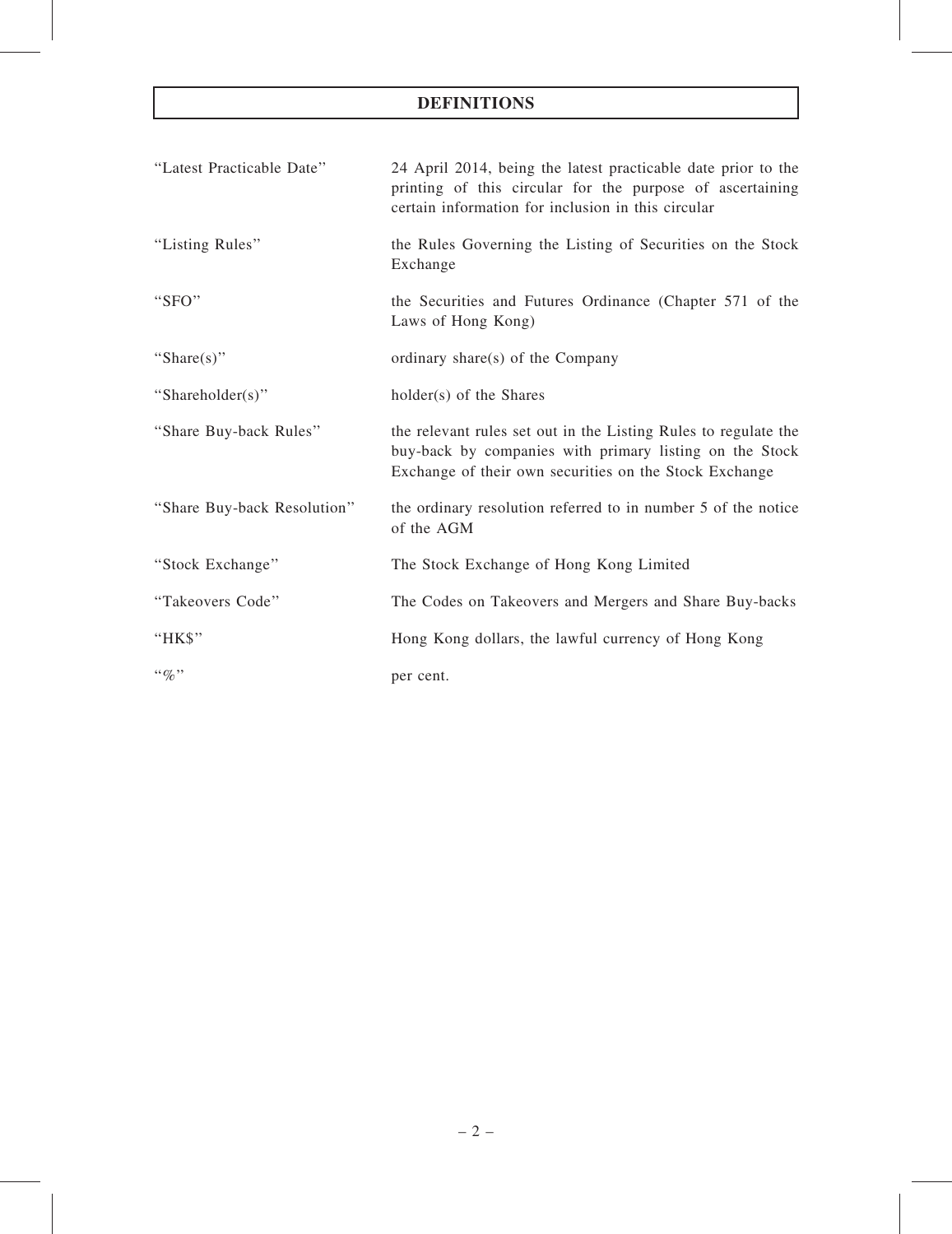# CHINA SEVEN STAR HOLDINGS LIMITED

中 國 七 星 控 股 有 限 公 司

(Incorporated in Hong Kong with limited liability)

(Stock Code: 245)

Executive Directors: Mr. NI Xinguang (Chairman) Mr. TU Baogui (Chief Executive Officer) Ms. CHEN Xiaoyan

Independent non-executive Directors: Mr. WONG Chak Keung Mr. LU Wei Mr. LING Yu Zhang

Registered and principal office: Unit A02, 11/F Bank of East Asia Harbour View Centre 56 Gloucester Road Wanchai Hong Kong

30 April 2014

To the Shareholders

Dear Sir or Madam,

# GENERAL MANDATES TO ISSUE AND BUY BACK SHARES, RE-ELECTION OF RETIRING DIRECTORS AND NOTICE OF ANNUAL GENERAL MEETING

#### INTRODUCTION

The purpose of this circular is to provide you with information in respect of the resolutions to be proposed to seek approval of the Shareholders at the AGM in respect of, among other matters, (i) the Issue Mandate; (ii) the Buy-back Mandate; (iii) the Extension Mandate; and (iv) the re-election of retiring Directors. In compliance with the Listing Rules, this circular contains an explanatory statement which provides all the information reasonably necessary to enable the Shareholders to make informed decisions on whether to vote for or against the resolution approving the Buy-back Mandate and other relevant information.

#### GENERAL MANDATE TO ISSUE SHARES

At the annual general meeting of the Company held on 5 June 2013, an ordinary resolution was passed by the then Shareholders granting the existing Issue Mandate to the Directors, which is due to expire at the conclusion of the AGM.

An ordinary resolution will be proposed at the AGM to grant to the Directors a fresh Issue Mandate i.e. a general and unconditional mandate to allot, issue and deal with additional Shares with an aggregate number of Shares not exceeding 20% of the total number of Shares in issue at the date of the passing of such resolution.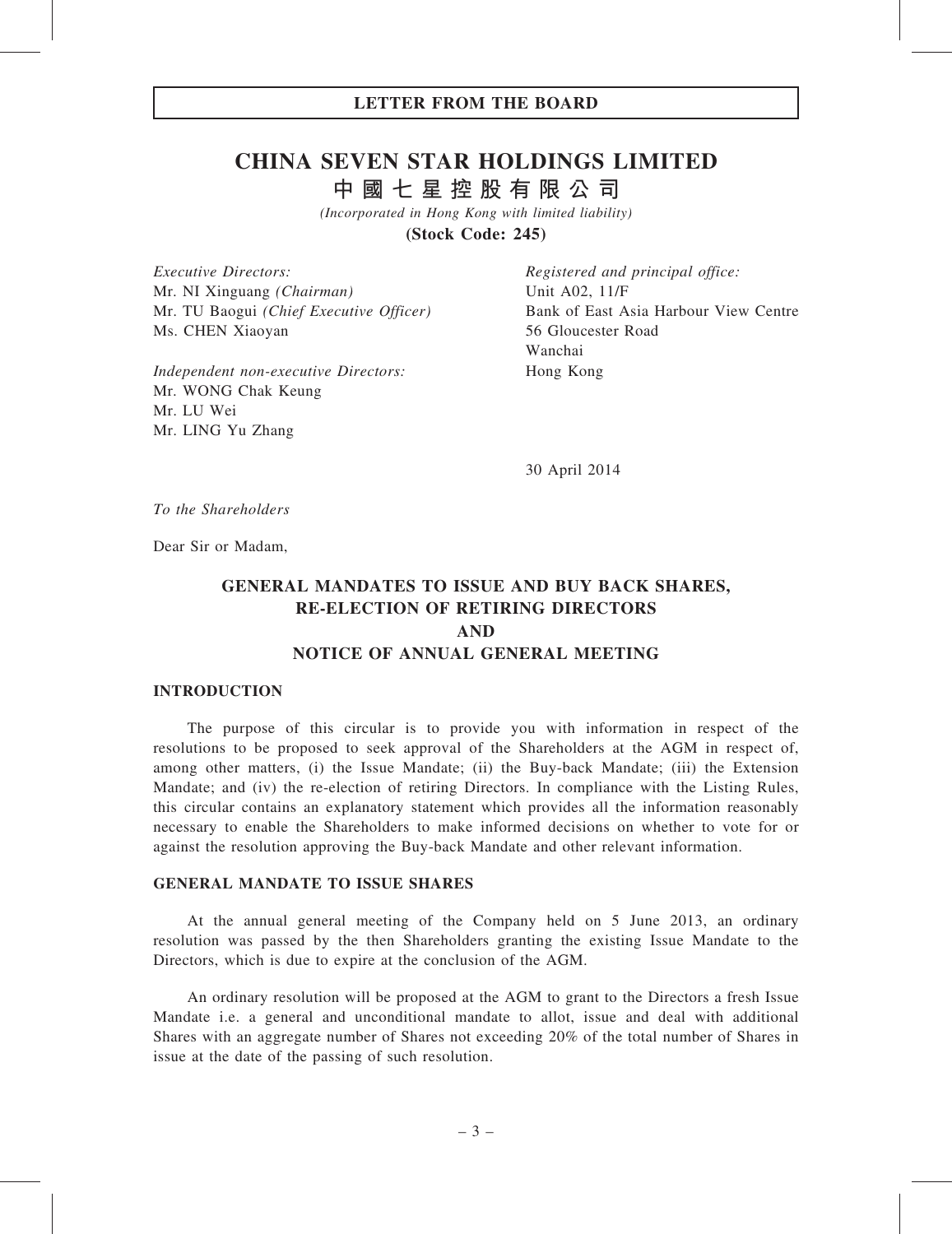## LETTER FROM THE BOARD

On the basis of a total of 2,198,331,250 Shares in issue as at the Latest Practicable Date and assuming no further Shares will be issued or bought back prior to the AGM, the maximum number of Shares which may fall to be issued under this proposed Issue Mandate will be 439,666,250 Shares.

The fresh Issue Mandate will remain in effect until the earliest of (i) the date of the next annual general meeting; (ii) the date by which the next annual general meeting is required to be held by any applicable laws of Hong Kong or the Articles; and (iii) the date upon which such authority is revoked or varied by an ordinary resolution of the Shareholders in a general meeting of the Company.

#### GENERAL MANDATE TO BUY BACK SHARES

At the annual general meeting of the Company held on 5 June 2013, an ordinary resolution was passed by the then Shareholders granting the existing Buy-back Mandate to the Directors, which is due to expire at the conclusion of the AGM.

An ordinary resolution will be proposed at the AGM to grant to the Directors a fresh Buy-back Mandate i.e. a general and unconditional mandate to buy back Shares subject to the maximum number of Shares of up to 10% of the total number of Shares in issue at the date of passing of such resolution. The fresh Buy-back Mandate will remain in effect until the earliest of (i) the date of the next annual general meeting; (ii) the date by which the next annual general meeting is required to be held by any applicable laws of Hong Kong or the Articles; and (iii) the date upon which such authority is revoked or varied by an ordinary resolution of the Shareholders in a general meeting of the Company.

Under the Listing Rules, the Company is required to give to the Shareholders an explanatory statement containing all information reasonably necessary to enable them to make an informed decision on whether to vote for or against the resolution to grant to the Directors the Buy-back Mandate. The explanatory statement required by the Listing Rules is set out in the Appendix I to this circular.

#### GENERAL EXTENSION MANDATE TO ISSUE SHARES

An ordinary resolution will be proposed at the AGM to extend the Issue Mandate by the addition to the aggregate numbers of Shares which may be allotted or agreed conditionally or unconditionally to be allotted by the Directors pursuant to such general mandate of a number of Shares representing the total number of Shares bought back by the Company pursuant to the Buy-back Mandate provided that such extended number shall not exceed 10% of the total number of Shares in issue on the date of passing the resolution approving the Issue Mandate.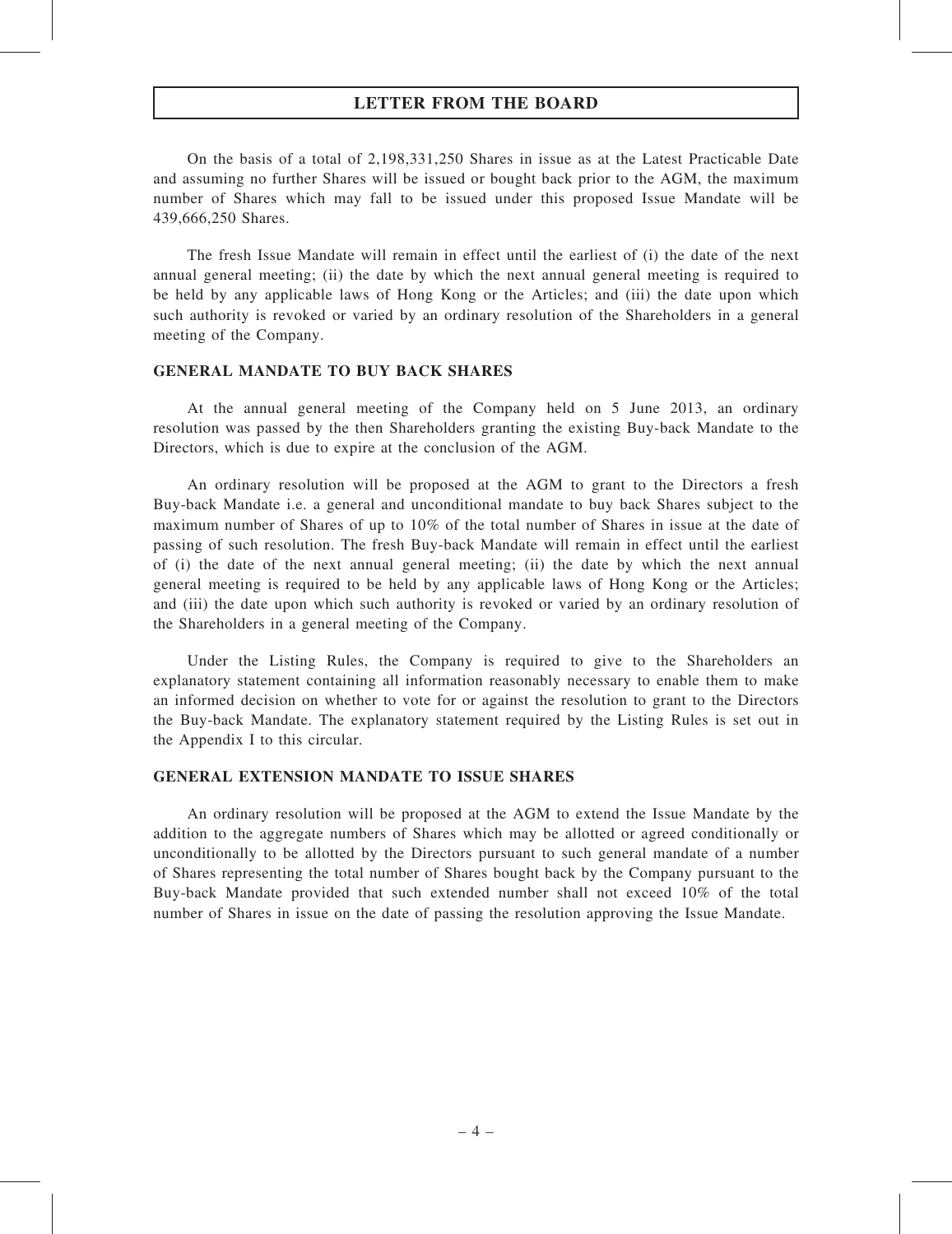## LETTER FROM THE BOARD

#### RE-ELECTION OF RETIRING DIRECTORS

In relation to the ordinary resolution number 2 set out in the notice of the AGM regarding the re-election of retiring Directors, Mr. Ni Xinguang and Mr. Ling Yu Zhang shall retire as Directors by rotation and, being eligible, offer themselves for re-election at the AGM pursuant to article 116 of the Articles, and Mr. Tu Baogui and Ms. Chen Xiaoyan shall retire as Directors and, being eligible, offer themselves for re-election at the AGM pursuant to articles 99 and 117 of the Articles.

Mr. Ling Yu Zhang, being independent non-executive Director eligible for re-election at the AGM, has made an annual confirmation of independence pursuant to the independence guidelines set out in Rule 3.13 of the Listing Rules. The Company is of the view that Mr. Ling Yu Zhang is independent in accordance with the independence guidelines. Also, in view of his integrity, extensive knowledge and experience, the Company recommends Mr. Ling Yu Zhang to be re-elected.

Details of the abovementioned Directors proposed to be re-elected at the AGM are set out in Appendix II to this circular.

#### ANNUAL GENERAL MEETING

The notice of the AGM is set out on pages 15 to 18 of this circular. At the AGM, resolutions will be proposed to approve, inter alia, the grant of the Issue Mandate, the Buy-back Mandate and the Extension Mandate to the Directors and the re-election of retiring Directors.

A form of proxy for use at the AGM is enclosed herewith. If you are unable to attend and/or vote at the AGM in person, you are requested to complete the form of proxy and return it to the Company's registrar and transfer office, Tricor Tengis Limited at Level 22, Hopewell Centre, 183 Queen's Road East, Hong Kong as soon as possible and in any event not less than 48 hours before the time of the AGM or any adjournment thereof. Completion and return of the form of proxy shall not preclude you from attending and voting in person at the AGM or any adjournment thereof should you so wish.

Pursuant to Rule 13.39(4) of the Listing Rules, all votes of shareholders at a general meeting must be taken by poll, except where the chairman of the meeting, in good faith, decides to allow a resolution which relates purely to a procedural or administrative matter to be voted on by a show of hands. Therefore, every resolution put to the vote at the AGM will be taken by way of poll. An announcement on the poll vote results will be made by the Company after the AGM in the manner prescribed under Rule 13.39(5) of the Listing Rules.

#### RESPONSIBILITY STATEMENT

This circular includes particulars given in compliance with the Listing Rules for the purpose of giving information with regard to the Company. The Directors collectively and individually accept full responsibility for the accuracy of the information contained in this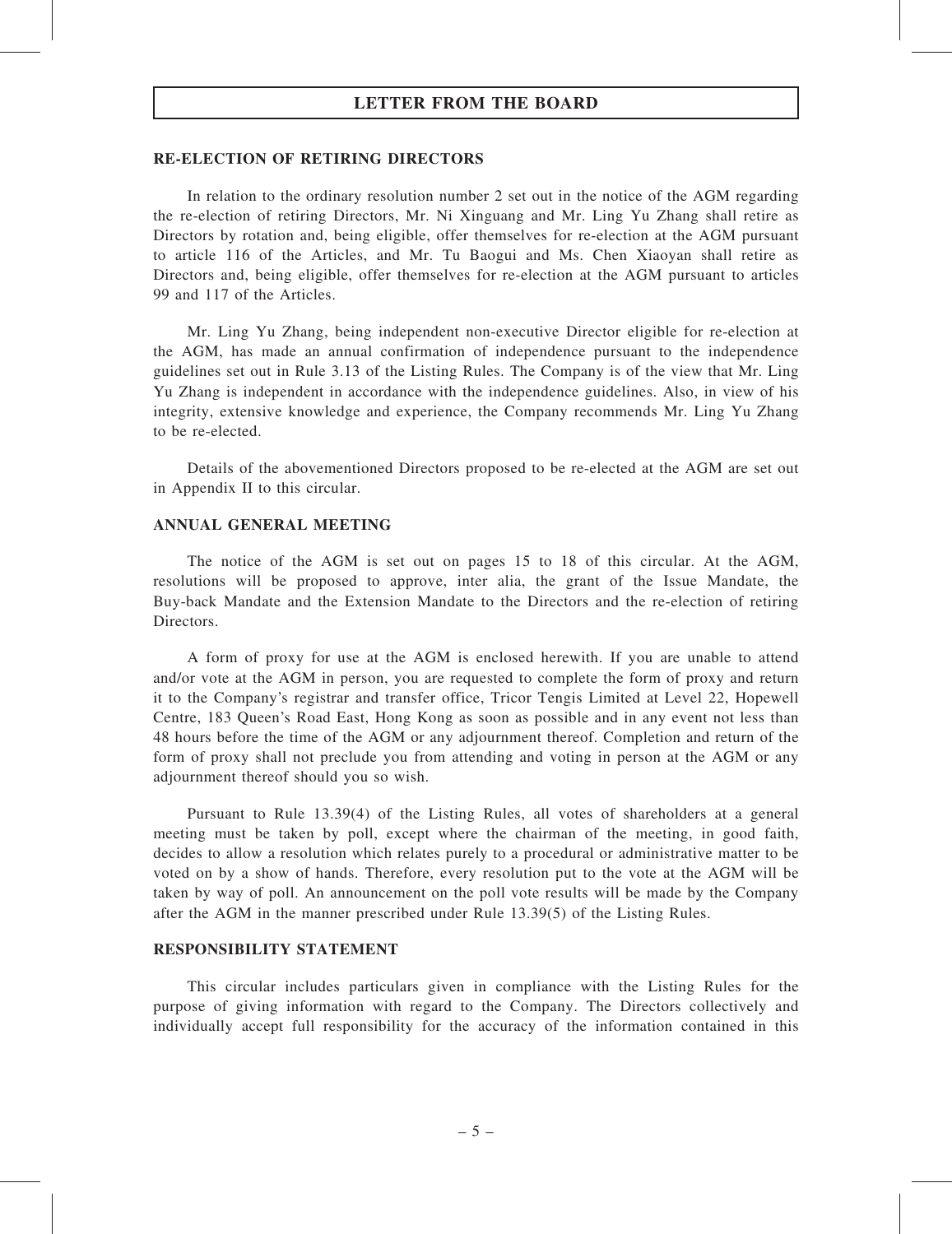# LETTER FROM THE BOARD

circular and confirm, having made all reasonable enquiries, that to the best of their knowledge and belief there are no other facts the omission of which would make any statement herein misleading.

#### RECOMMENDATIONS

The Board considers that the resolutions in relation to the Issue Mandate, the Buy-back Mandate, the Extension Mandate and the re-election of retiring Directors to be proposed at the AGM are in the best interests of the Company and the Shareholders as a whole. Accordingly, the Board recommends the Shareholders to vote in favour of such resolutions at the AGM. Shareholders should note that the Directors will exercise their voting rights in respect of all their shareholdings (if any) in favour of all resolutions.

#### GENERAL

Your attention is drawn to the additional information set out in the appendices to this circular.

To the best of the Directors' knowledge, information and belief, having made all reasonable enquiries, no Shareholder is required to abstain from voting on any resolution to be proposed at the AGM.

> Yours faithfully, For and on behalf of the Board China Seven Star Holdings Limited Ni Xinguang Chairman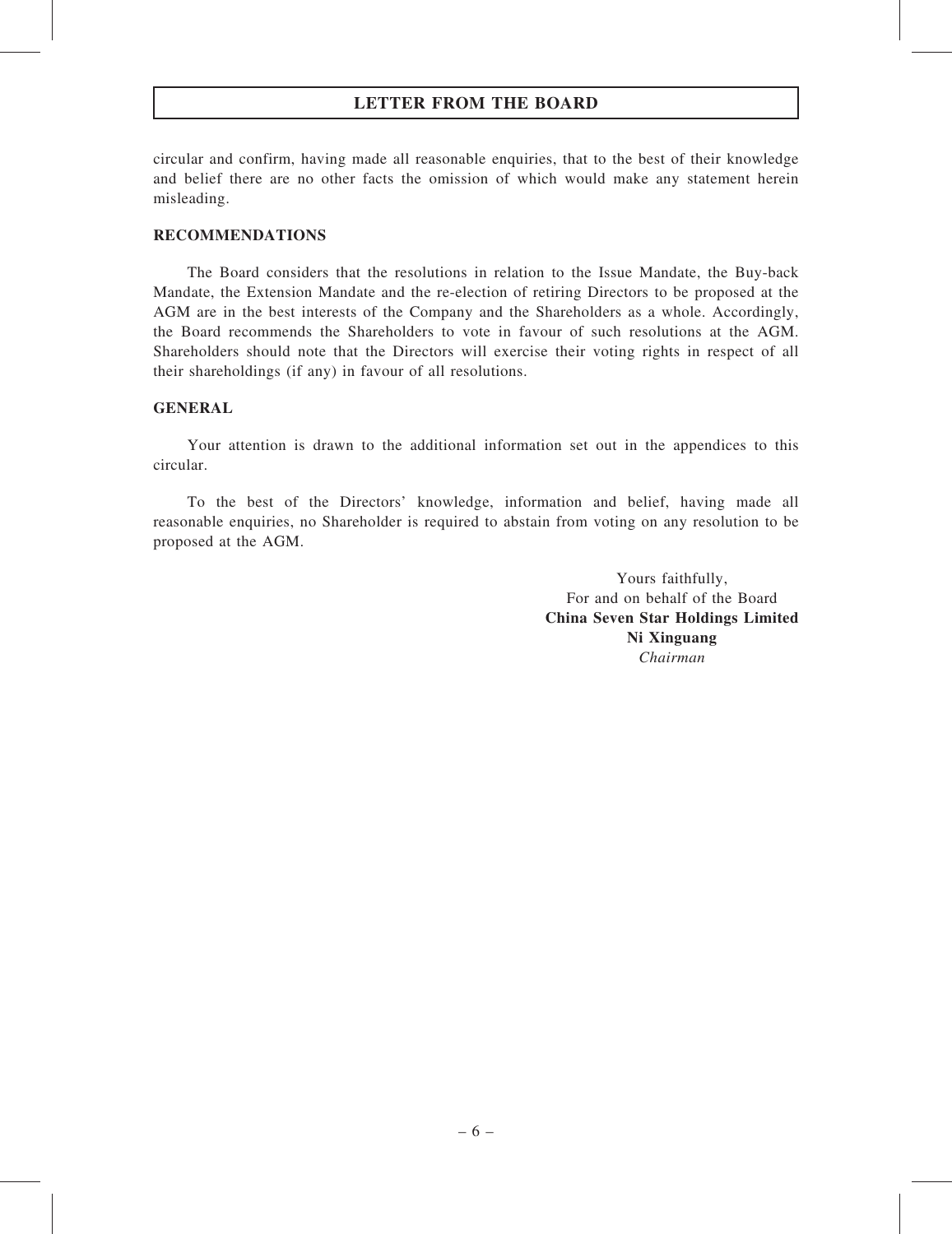This Appendix contains the particulars that are required by the Listing Rules to be included in an explanatory statement to enable the Shareholders to make an informed view on whether to vote for or against the resolution to be proposed at the AGM in relation to the proposed Buy-back Mandate.

#### (1) Share Buy-back Rules

The Share Buy-back Rules permit companies whose primary listing are on the Stock Exchange to buy back their issued shares on the Stock Exchange subject to certain restrictions, the most important of which are summarised below:

#### (a) Source of Funds

Buy-backs must be made out of funds which are legally available for the purpose and in accordance with the company's memorandum and articles of association and the applicable laws of Hong Kong.

#### (b) Maximum number of Shares to be bought back

A maximum of 10% of the total number of Shares in issue as at the date of passing of the relevant resolution may be bought back.

#### (2) Exercise of the Buy-back Mandate

Exercise in full of the Buy-back Mandate, on the basis of 2,198,331,250 Shares in issue as at the Latest Practicable Date and assuming no further Shares are issued or bought back prior to the AGM, could accordingly result in up to 219,833,125 Shares being bought back by the Company during the period ending on the earliest of the date of the next annual general meeting, the date by which the next annual general meeting of the Company is required to be held by the Articles or any applicable laws of Hong Kong or the date upon which such authority is revoked or varied by an ordinary resolution of the Shareholders in a general meeting of the Company.

#### (3) Reasons for Buy-backs

The Directors believe that the ability to buy back Shares is in the interests of the Company and its Shareholders. Buy-backs may, depending on the circumstances, result in an increase in net assets and/or earnings per share. The Directors are seeking the grant of a general mandate to buy back Shares to give the Company the flexibility to do so if and when appropriate. The timing and the number(s), the price and other terms upon which the same are bought back will be decided by the Directors at the relevant time having regard to the circumstances then pertaining.

#### (4) Funding of Buy-backs

It is envisaged that the funds required for any buy-back would be derived from the distributable profits of the Company being funds legally available for such buy-back in accordance with the Articles and the Companies Ordinance. The Companies Ordinance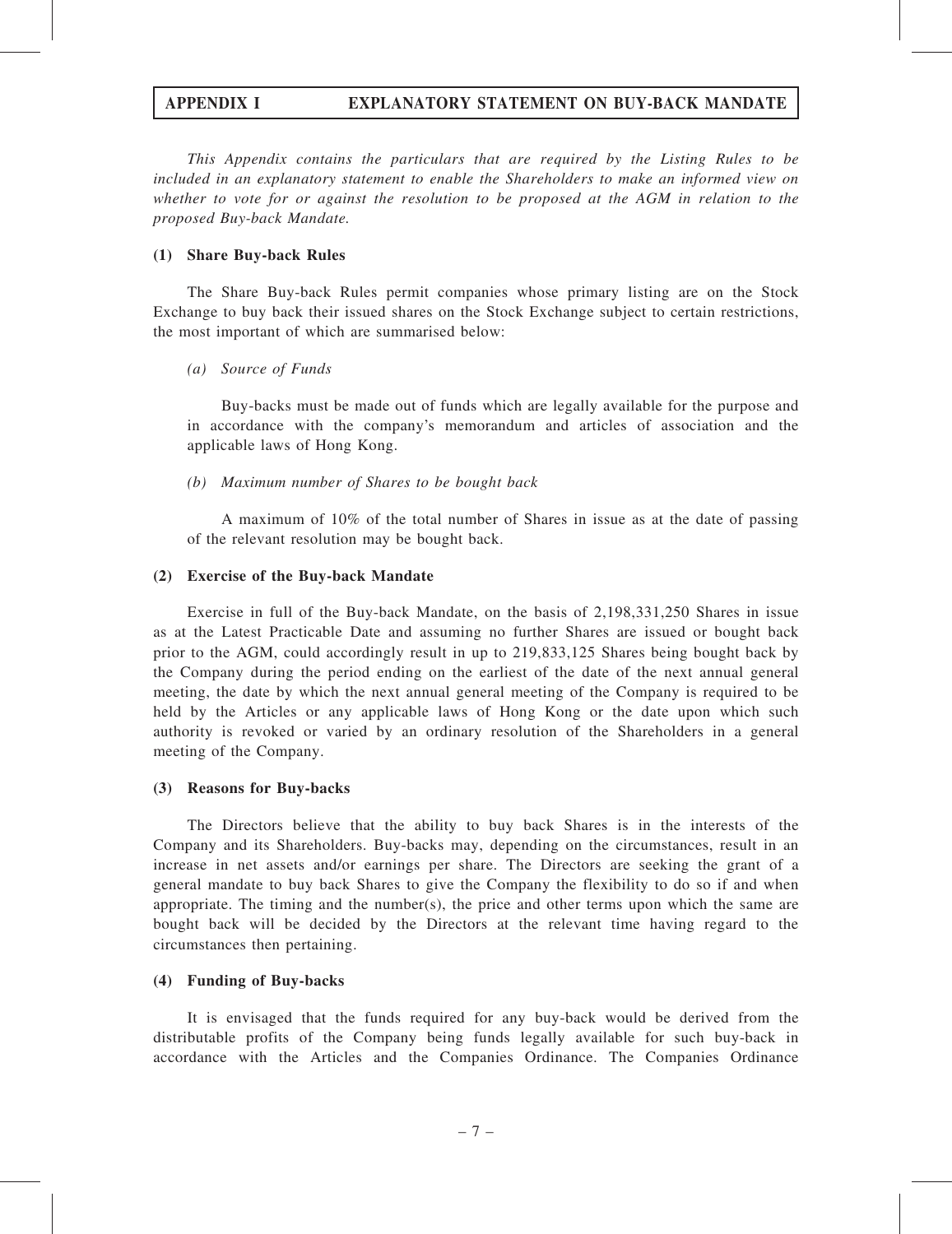provides that the amount of capital repaid in connection with a share buy-back may only be paid from the distributable profits of the Company and/or the proceeds of a new issue of Shares made for the purpose of the buy-back to such extent allowable under the Companies Ordinance.

There could be an adverse impact on the working capital or gearing position of the Company (as compared with the position at 31 December 2013 disclosed in its most recent published audited financial statements for the year ended 31 December 2013) in the event that the proposed share buy-backs were to be carried out in full at any time during the proposed buy-back period. However, the Directors do not propose to exercise the Buy-back Mandate to such extent as would, in the circumstances, have a material adverse effect on the working capital requirements of the Company or the gearing levels which in the opinion of the Directors are from time to time appropriate for the Company.

#### (5) Share Prices

The highest and lowest prices at which shares of the Company have traded on the Stock Exchange in each of the previous twelve months immediately preceding the Latest Practicable Date are as follows:

|                                           | <b>Highest</b> | Lowest |
|-------------------------------------------|----------------|--------|
|                                           | HK\$           | HK\$   |
| 2013                                      |                |        |
| April                                     | 0.082          | 0.071  |
| May                                       | 0.084          | 0.071  |
| June                                      | 0.095          | 0.075  |
| July                                      | 0.112          | 0.075  |
| August                                    | 0.101          | 0.084  |
| September                                 | 0.095          | 0.081  |
| October                                   | 0.104          | 0.084  |
| November                                  | 0.130          | 0.092  |
| December                                  | 0.124          | 0.088  |
| 2014                                      |                |        |
| January                                   | 0.107          | 0.090  |
| February                                  | 0.166          | 0.090  |
| March                                     | 0.148          | 0.110  |
| April (up to and including 24 April 2014) | 0.194          | 0.121  |

#### (6) Undertaking

The Directors have undertaken to the Stock Exchange to exercise the power of the Company to make purchases pursuant to the Buy-back Mandate in accordance with the Listing Rules and the Laws of Hong Kong and in accordance with the regulations set out in the Articles.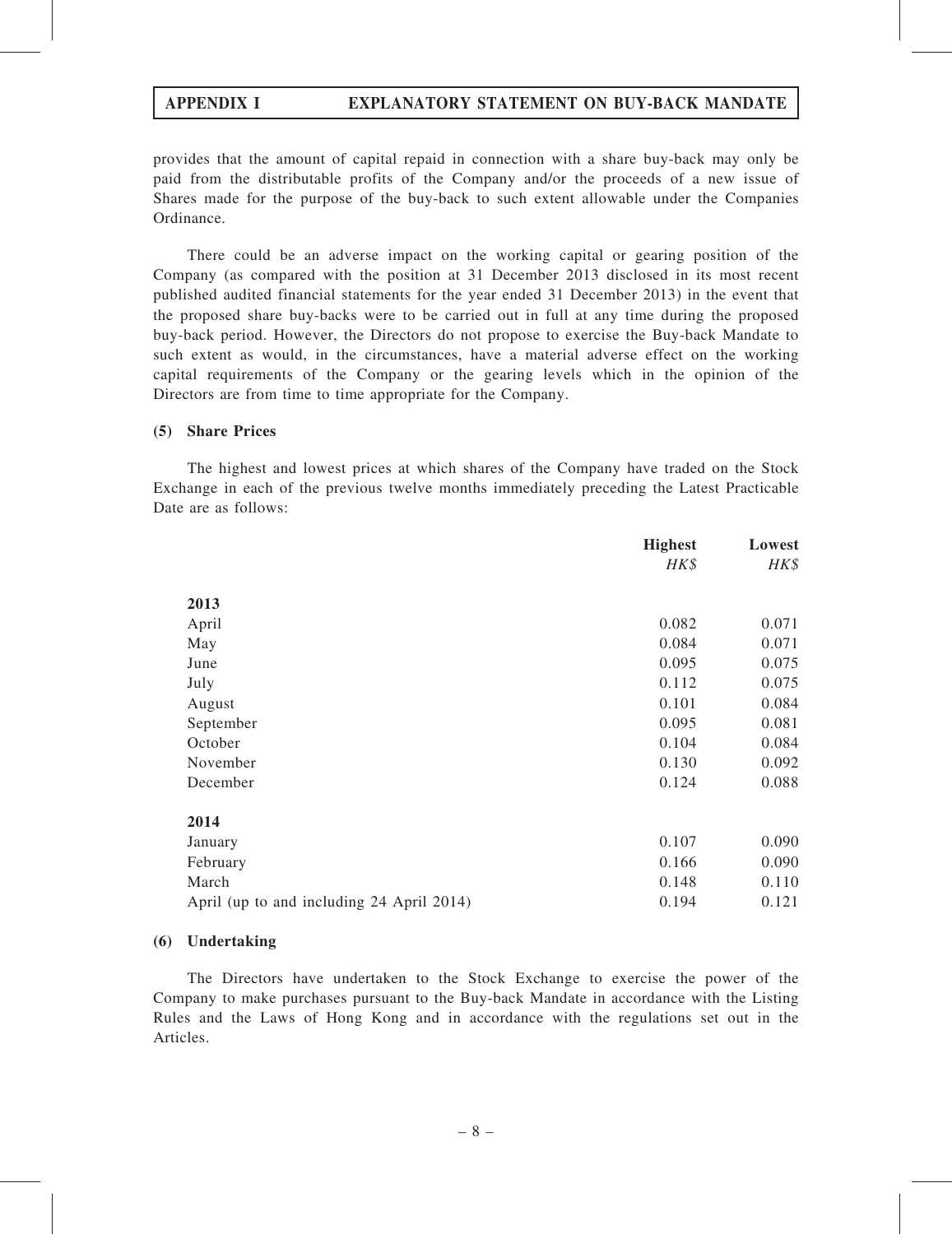None of the Directors nor (to the best of their knowledge having made all reasonable enquiries) any of their associates (as defined in the Listing Rules) have a present intention, in the event that the Buy-back Mandate is approved by the Shareholders, to sell Shares to the Company or its subsidiaries.

No connected persons (as defined in the Listing Rules) have notified the Company that they have a present intention to sell Shares held by them to the Company, or have undertaken not to do so, in the event that the Company is authorised to make buy-backs of its Shares.

#### (7) Takeovers Code

If as a result of the buy-back of Shares, a Shareholder's proportionate interest in the voting rights of the Company increases, such increase will be treated as an acquisition for the purposes of Rule 32 of the Takeovers Code. As a result, a Shareholder, or a group of Shareholders acting in concert (within the meaning under the Takeovers Code), depending on the level of increase in the Shareholder's interests, could obtain or consolidate control of the Company and become(s) obliged to make a mandatory offer in accordance with Rule 26 of the Takeovers Code.

As at the Latest Practicable Date, the substantial shareholders of the Company are:

| <b>Name</b>                                       | <b>Number</b><br>of shares<br>interested in | Approximate<br>percentage<br>0f<br>shareholding | If exercised<br>in full the<br>power to<br>buy back |
|---------------------------------------------------|---------------------------------------------|-------------------------------------------------|-----------------------------------------------------|
| Group First Limited (note $(a)$ )                 | 566,004,000                                 | 25.75%                                          | 28.61%                                              |
| Ni Xinguang ( <i>note</i> $(b)$ )                 | 612,072,000                                 | 27.84%                                          | 30.94%                                              |
| Ye Zhu Ying ( <i>note</i> $(c)$ )                 | 231,497,650                                 | 10.53%                                          | 11.70%                                              |
| Best Idea International Limited <i>(note (c))</i> | 231,497,650                                 | 10.53%                                          | 11.70%                                              |

Notes:

- (a) Group First Limited, which is 100% owned by Mr. Ni Xinguang, an executive Director and the chairman of the Company. By virtue of the SFO, Mr. Ni is deemed to have interested of Shares held by Group First Limited.
- (b) Mr. Ni Xinguang currently holds in total 612,072,000 Shares within which 46,068,000 Shares are personally held and 566,004,000 Shares are held by Group First Limited.
- (c) Best Idea International Limited, which is 100% owned by Ms. Ye Zhu Ying. By virtue of the SFO, Ms. Ye is deemed to have interested of Shares held by Best Idea International Limited.

On the basis that no further Shares are issued or bought back prior to the AGM, in the event that the Directors exercise in full the Buy-back Mandate, the interests of the above substantial shareholders of the Company would be increased to such percentages of the total number of issued Shares as set out in the fourth column of the above table. On the basis of the current shareholding of Mr. Ni Xinguang as at the Latest Practicable Date, Mr. Ni Xinguang may be obliged to make a mandatory offer under Rule 26 of the Takeovers Code if the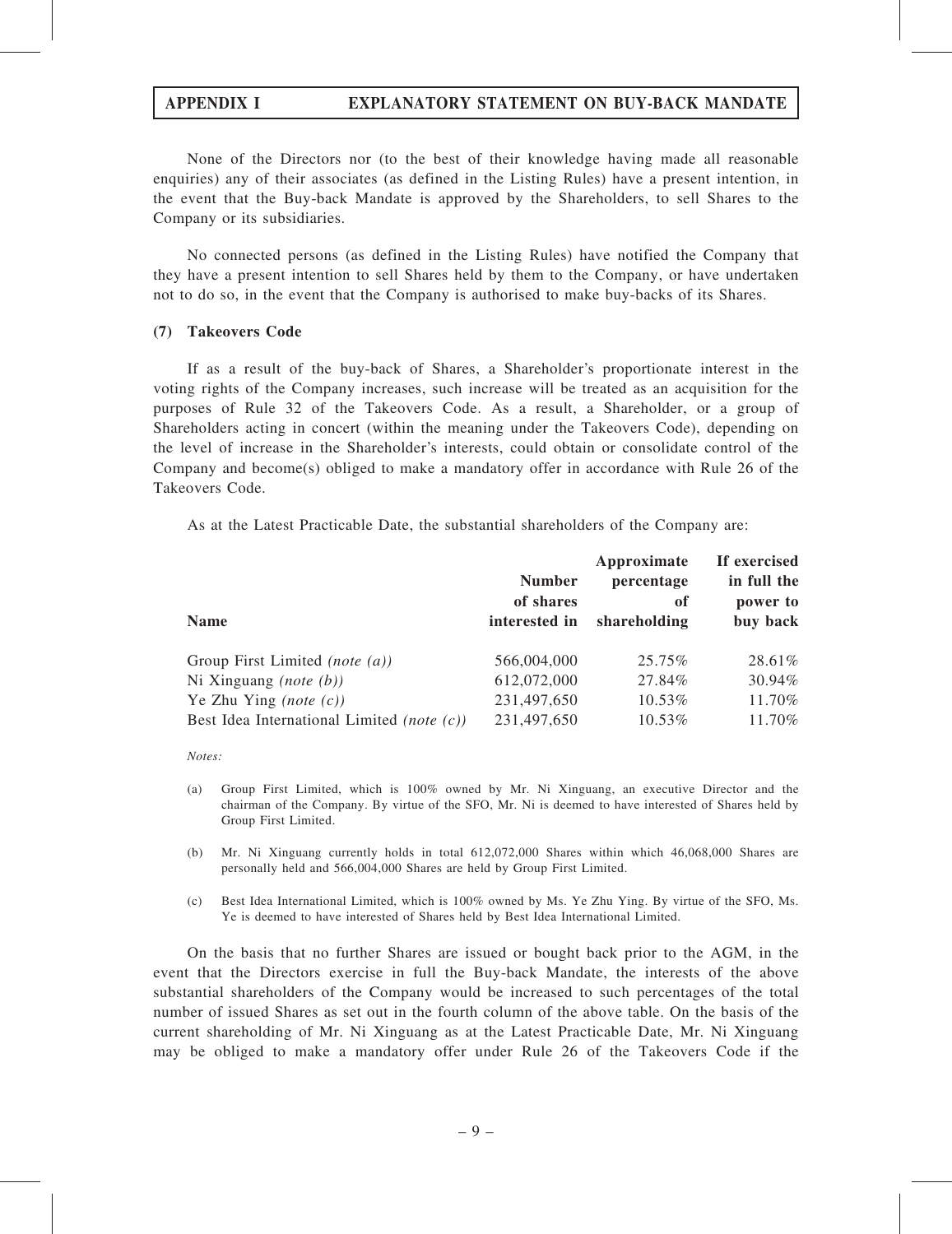Buy-back Mandate is exercised in full. Nevertheless, the Directors have no intention to exercise the Buy-back Mandate to an extent as may result in any shareholder becoming obliged to make a general offer under Rule 26 of the Takeovers Code.

#### (8) Capital

No buy-backs of Shares have been made by the Company (whether on the Stock Exchange or otherwise) in the six months immediately preceding the Latest Practicable Date.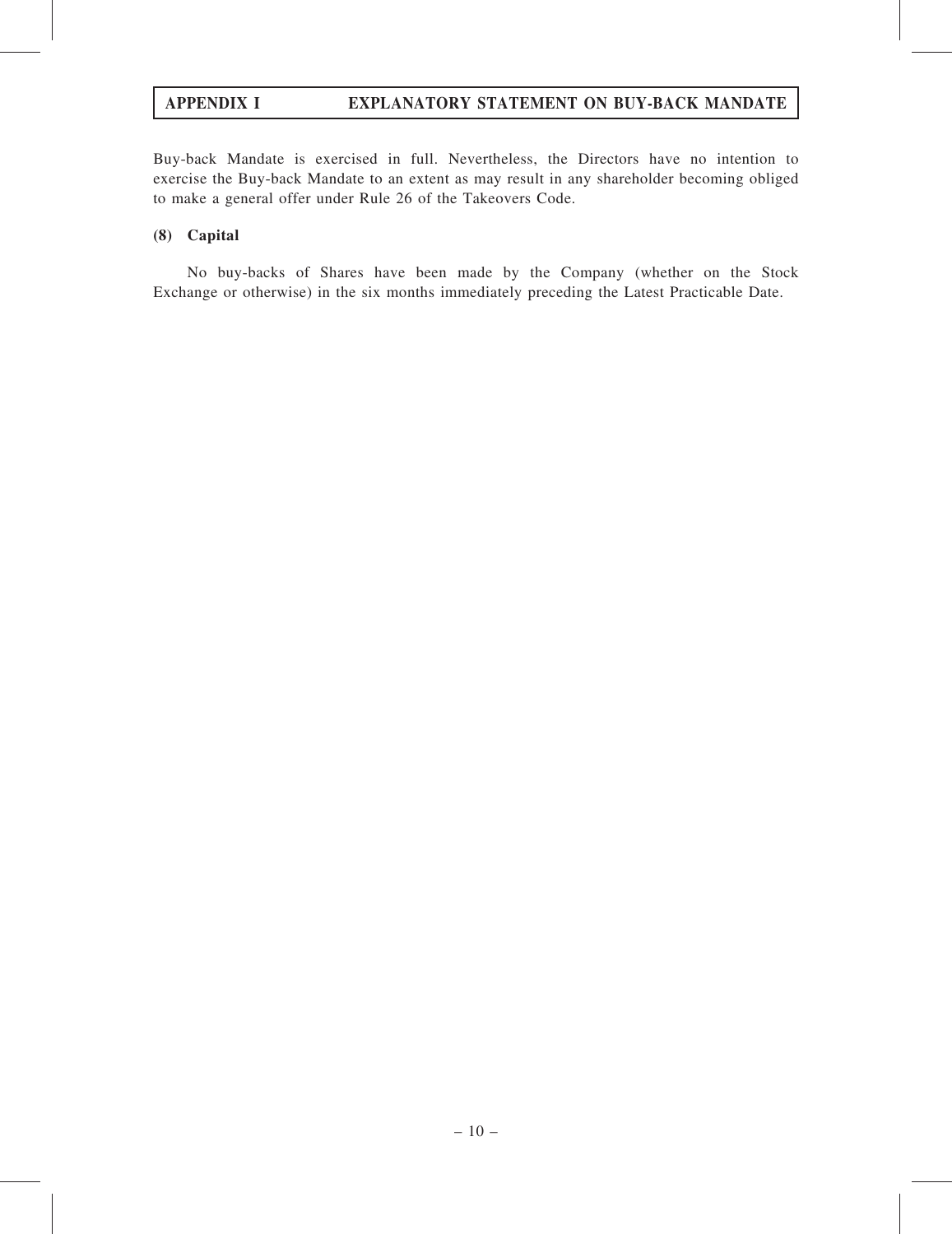The followings are the details of Mr. Ni Xinguang and Mr. Li Yu Zhang, who will retire by rotation, and being eligible, offer themselves for re-election at the AGM pursuant to article 116 of the Articles.

Mr. Ni Xinguang, aged 45, was appointed as chairman and executive Director on 12 March 2004 and a director of a subsidiary of the Company. Mr. Ni has extensive experience in the retail, distribution and printing business in the PRC. Further to a Diploma in Education, Mr. Ni also has a Degree of Master of Business Administration from the Nanyang Technological University in the Republic of Singapore.

Mr. Ni entered into a service contract with the Company for a period of two years commencing 1 April 2008 which has expired on 31 March 2010. Mr. Ni has not entered into any new written service contract with the Company but is subject to retirement by rotation and re-election at annual general meeting of the Company in accordance with Articles. Mr. Ni is entitled to an annual remuneration of HK\$980,000 with discretionary bonus payment as determined by the Board based on Mr. Ni's and the Company's performance. The remuneration package of Mr. Ni is determined by reference to his duties, responsibilities as well as the Company's remuneration policy and the market benchmark.

As at the Latest Practicable Date, pursuant to Part XV of the SFO, Mr. Ni has personal interest of 46,068,000 Shares in the Company and has 100% beneficial interest in Group First Limited, in which owned 566,004,000 Shares in the Company.

Save as disclosed above, Mr. Ni does not hold any other positions in the Company or any of its subsidiaries and is not connected with any directors, senior management, substantial shareholders or controlling shareholders of the Company as at the Latest Practicable Date. Save as disclosed above, Mr. Ni did not hold any directorships in any other listed companies on the Stock Exchange and any other stock exchange or other major appointments or professional qualifications during the three years preceding the Latest Practicable Date. Save as disclosed above, Mr. Ni does not have any interests or deemed interests in the shares or underlying shares of the Company within the meaning of Part XV of the SFO as at the Latest Practicable Date.

Save as disclosed above, there is no other matters about Mr. Ni which are required to be disclosed pursuant to Rule 13.51(2) of the Listing Rules or need to be brought to the attention of the Shareholders.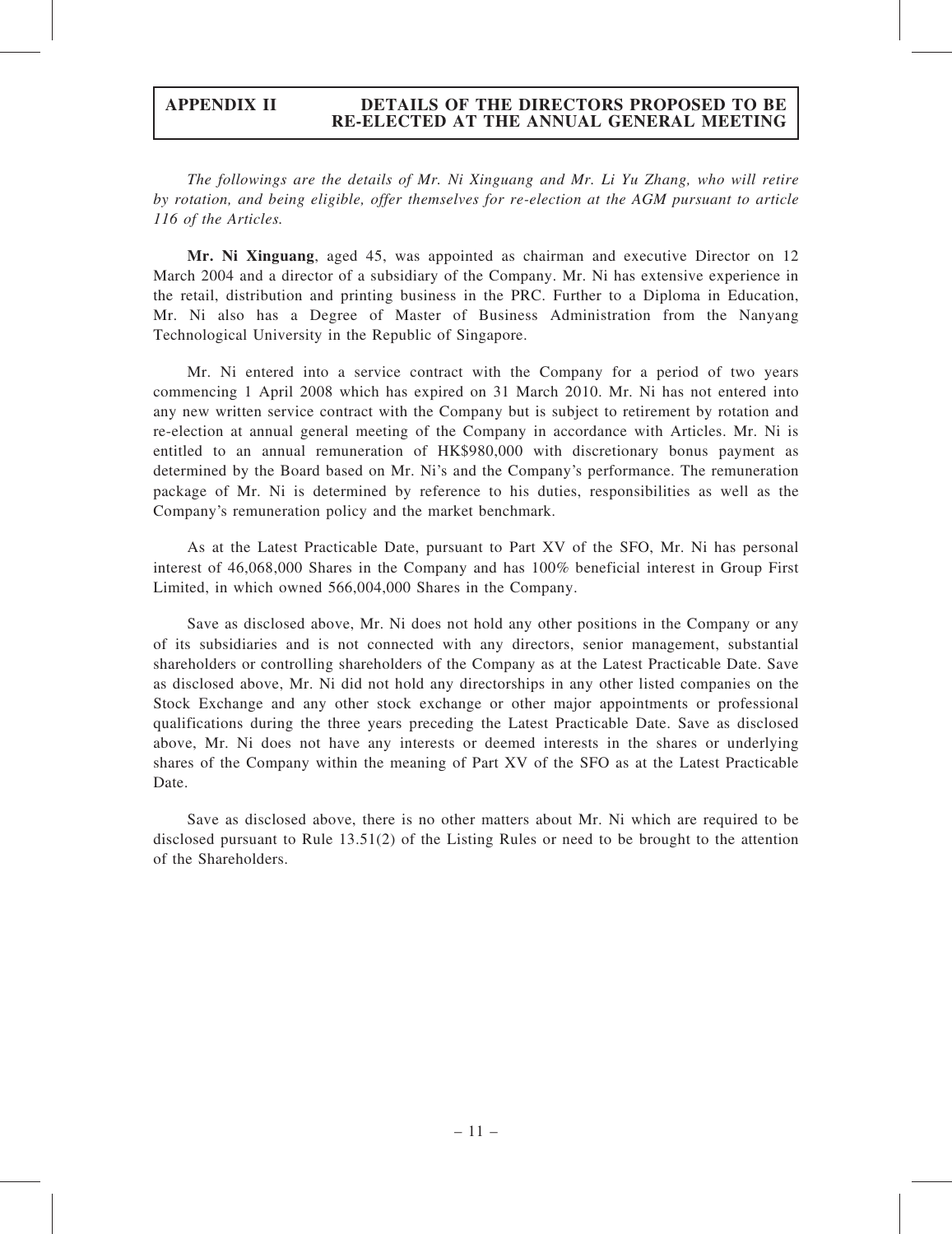Mr. Ling Yu Zhang, aged 70, was appointed as an independent non-executive Director on 1 September 2011. Mr. Ling is also chairman and member of the remuneration committee and members of the audit committee and nomination committee of the Company. He graduated from the Department of Mechanical Engineering of Beijing Institute of Technology and is a Senior Economist. Mr. Ling has more than 40 years of experience in the automobile and mechanical industry. Mr. Ling has been appointed as Vice-director of Provincial Machinery and Industry Department in Fujian, Chairman of Fujian Motor Industry Group Company and member of the 9th committee of the Chinese People's Political Consultative Conference in Fujian.

Mr. Ling has not entered into any written service contract with the Company and is not appointed for a specific term but is subject to retirement by rotation and re-election at annual general meeting of the Company in accordance with the Articles. Mr. Ling is entitled to an annual remuneration of HK\$180,000 without any bonus payment. The remuneration of Mr. Ling is not covered by any service contract. The remuneration package of Mr. Ling is determined by the Board with reference to his duties, responsibilities as well as the Company's remuneration policy and the market benchmark.

Save as disclosed above, Mr. Ling does not hold any other positions in the Company or any of its subsidiaries and is not connected with any directors, senior management, substantial shareholders or controlling shareholders of the Company as at the Latest Practicable Date. Save as disclosed above, Mr. Ling did not hold any directorships in any other listed companies on the Stock Exchange and any other stock exchange or other major appointments or professional qualifications during the three years preceding the Latest Practicable Date. Save as disclosed above, Mr. Ling does not have any interests or deemed interests in the shares or underlying shares of the Company within the meaning of Part XV of the SFO as at the Latest Practicable Date.

Save as disclosed above, there is no other matters about Mr. Ling which are required to be disclosed pursuant to Rule 13.51(2) of the Listing Rules or need to be brought to the attention of the Shareholders.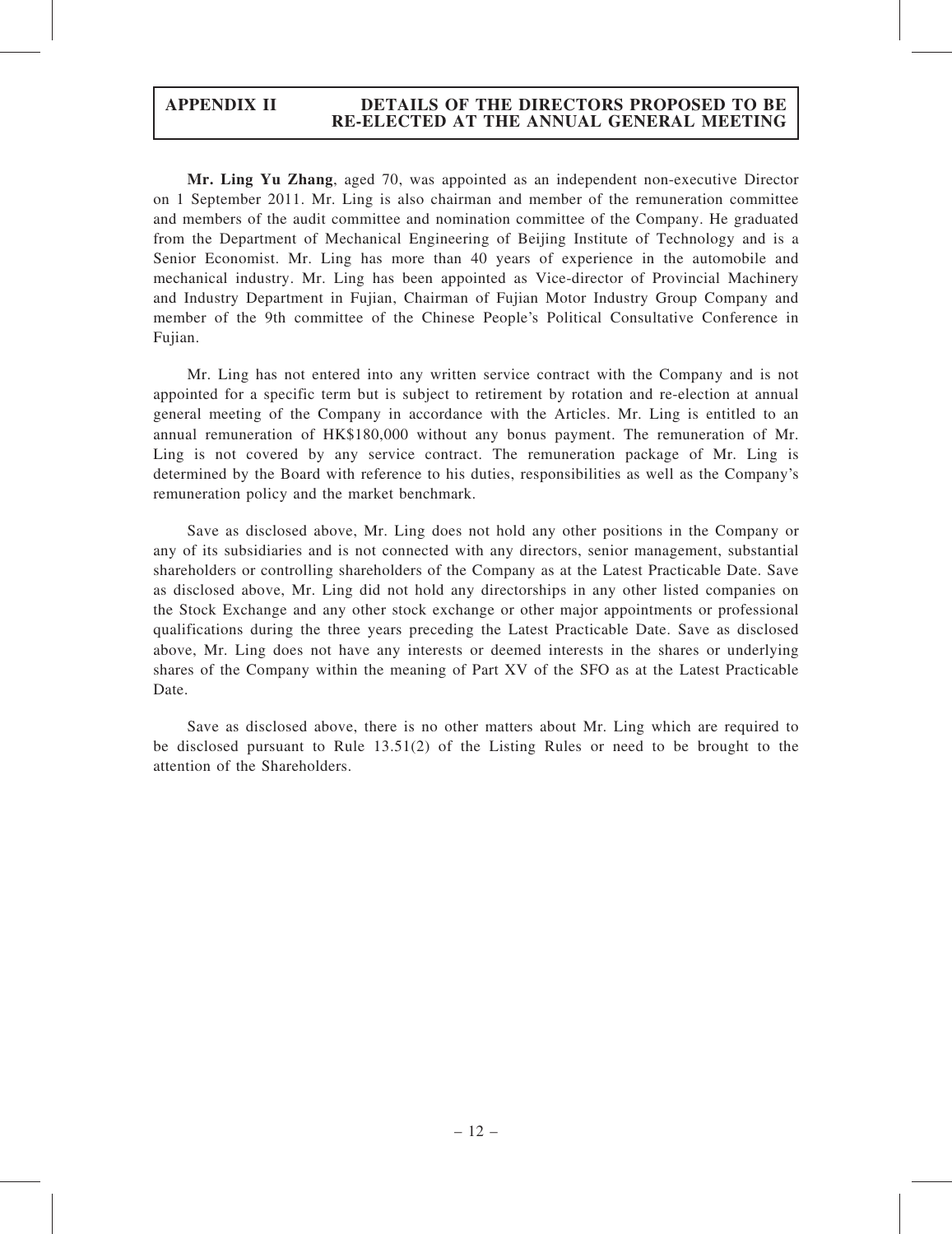The followings are the details of Mr. Tu Baogui and Ms. Chen Xiaoyan, who will retire, and being eligible, offer themselves for re-election at the AGM pursuant to articles 99 and 117 of the Articles.

Mr. Tu Baogui, aged 60, was appointed as an executive Director and chief executive officer of the Company on 9 July 2013. Mr. Tu graduated from the Department of Finance and Accounting of Open University of Fujian, the Graduate School of Professional and Continuing Education graduate courses in Department of Finance of Xiamen University and holds a Senior Accountant qualification. Mr. Tu has more than 20 years of experience in the banking and finance industry. Mr. Tu also has been appointed as the President of Shanghai Branch and the Supervisor of Supervisory Committee of Industrial Bank Co., Ltd..

Mr. Tu has not entered into any written service contract with the Company and is not appointed for a special term but is subject to retirement by rotation and re-election at annual general meeting of the Company in accordance with the Articles. Mr. Tu is entitled to an annual remuneration of HK\$1,200,000 with discretionary bonus payment as determined by the Board based on Mr. Tu's and the Company's performance. The remuneration of Mr. Tu is not covered by any service contract. The remuneration package of Mr. Tu is determined by the Board with reference to his duties, responsibilities as well as the Company's remuneration policy and the market benchmark.

Save as disclosed above, Mr. Tu does not hold any other positions in the Company or any of its subsidiaries and is not connected with any directors, senior management, substantial shareholders or controlling shareholders of the Company as at the Latest Practicable Date. Save as disclosed above, Mr. Tu did not hold any directorships in any other listed companies on the Stock Exchange and any other stock exchange or other major appointments or professional qualifications during the three years preceding the Latest Practicable Date. Save as disclosed above, Mr. Tu does not have any interests or deemed interests in the shares or underlying shares of the Company within the meaning of Part XV of the SFO as at the Latest Practicable Date.

Save as disclosed above, there is no other matters about Mr. Tu which are required to be disclosed pursuant to Rule 13.51(2) of the Listing Rules or need to be brought to the attention of the Shareholders.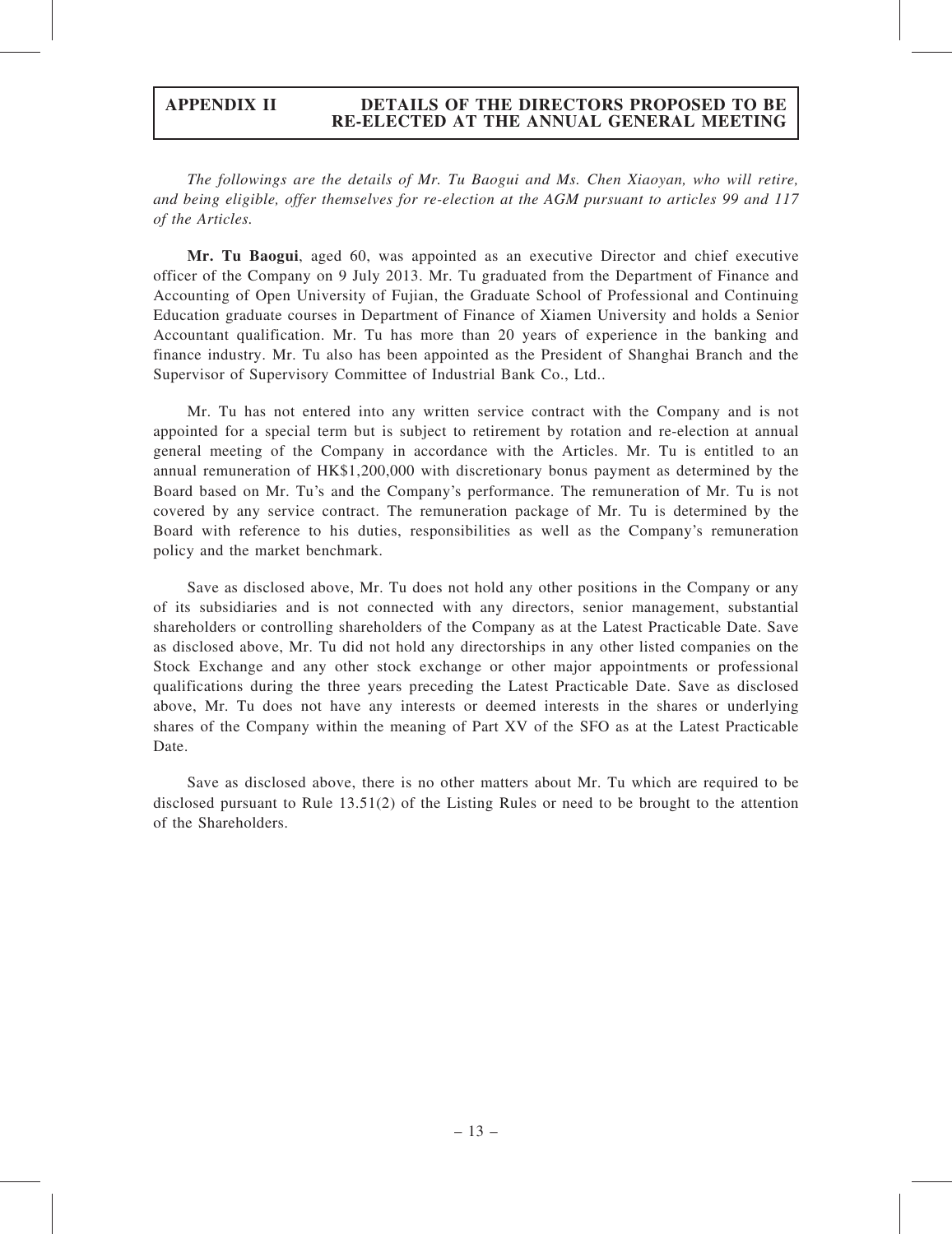Ms. Chen Xiaoyan, aged 38, was appointed as an executive Director on 16 January 2014. Ms. Chen obtained a Master Degree in Business Administration from Guizhou University in the People's Republic of China (the ''PRC''). Ms. Chen is a sister-in-law of Mr. Ni Xinguang, an executive director and substantial Shareholder of the Company. Ms. Chen currently works as an enterprise supervisor for the accounting master program and auditing master program of Antai College of Economics and Management of Shanghai Jiao Tong University. Besides, Ms. Chen also holds a professional certificate (jade category) for heritage auction enterprises issued by State Administration of Cultural Heritage of the PRC. Ms. Chen worked in various PRC enterprises and PRC subsidiaries of the Company. She has over 15 years of experience in procurement, operation and finance management.

Ms. Chen has not entered into any written service contract with the Company and is not appointed for a special term but is subject to retirement by rotation and re-election at annual general meeting of the Company in accordance with the Articles. Ms. Chen is entitled to an annual remuneration of HK\$180,000 with discretionary bonus payment as determined by the Board based on Ms. Chen's and the Company's performance. The remuneration of Ms. Chen is not covered by any service contract. The remuneration package of Ms. Chen is determined by the Board with reference to her duties, responsibilities as well as the Company's remuneration policy and the market benchmark.

Save as disclosed above, Ms. Chen does not hold any other positions in the Company or any of its subsidiaries and is not connected with any directors, senior management, substantial shareholders or controlling shareholders of the Company as at the Latest Practicable Date. Save as disclosed above, Ms. Chen did not hold any directorships in any other listed companies on the Stock Exchange and any other stock exchange or other major appointments or professional qualifications during the three years preceding the Latest Practicable Date. Save as disclosed above, Ms. Chen does not have any interests or deemed interests in the shares or underlying shares of the Company within the meaning of Part XV of the SFO as at the Latest Practicable Date.

Save as disclosed above, there is no other matters about Ms. Chen which are required to be disclosed pursuant to Rule 13.51(2) of the Listing Rules or need to be brought to the attention of the Shareholders.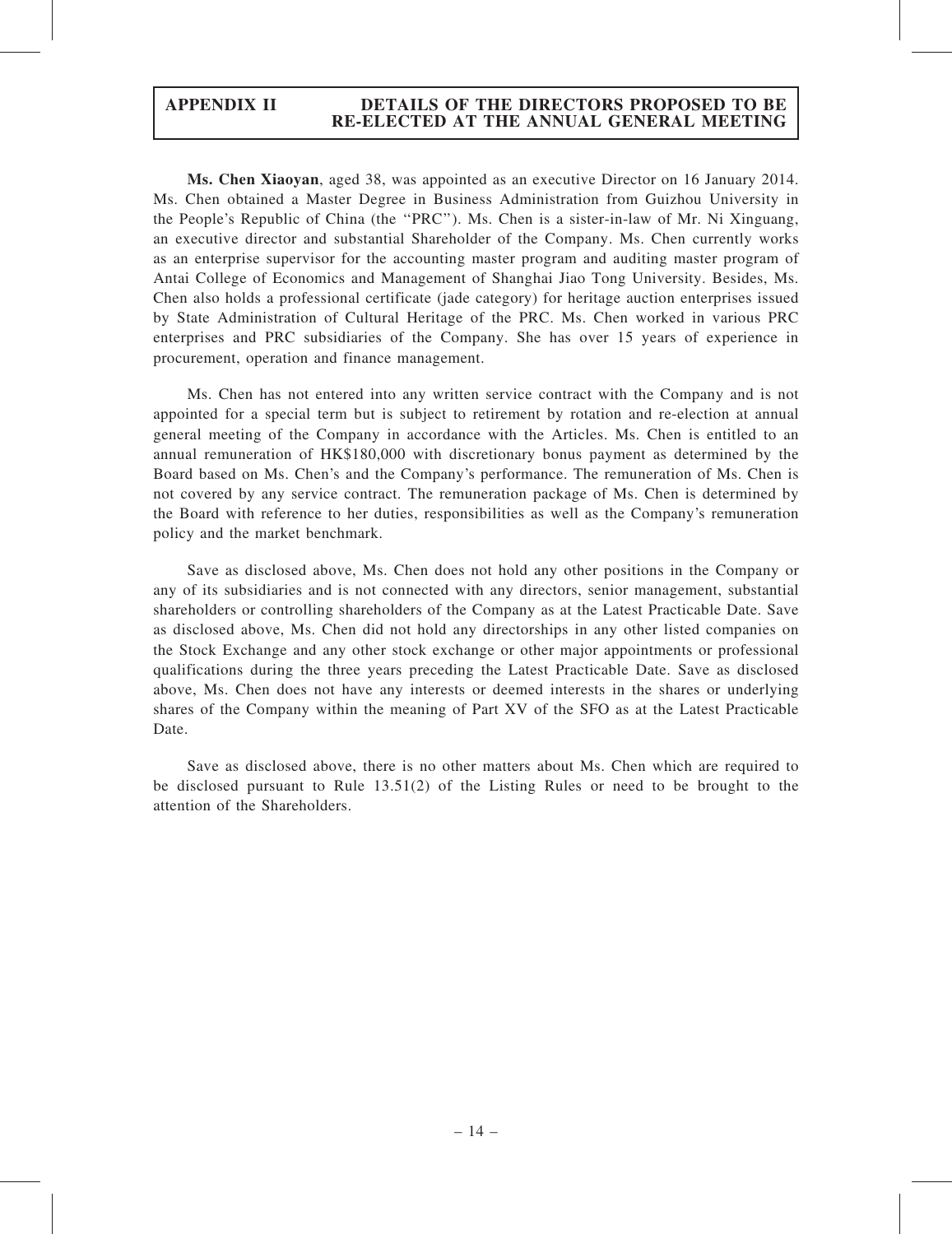# CHINA SEVEN STAR HOLDINGS LIMITED 中 國 七 星 控 股 有 限 公 司

(Incorporated in Hong Kong with limited liability)

(Stock Code: 245)

NOTICE IS HEREBY GIVEN that the annual general meeting (the ''AGM'') of China Seven Star Holdings Limited (the ''Company'') will be held at the Boardroom, Basement 2, the Wharney Guang Dong Hotel Hong Kong, 57–73 Lockhart Road, Wanchai, Hong Kong on 5 June 2014, Thursday, at 10:30 a.m., to consider and, if thought fit, transact the following ordinary business:

- 1. to receive and consider the audited financial statements and the reports of the directors and auditors of the Company and its subsidiaries for the year ended 31 December 2013;
- 2. each as a separate resolution, to re-elect the retiring directors and to authorise the board of directors to fix the remuneration of directors;
- 3. to re-appoint Messrs. RSM Nelson Wheeler as the Company's auditors and to authorise the board of directors to fix their remuneration;

and, as special business, to consider and, if thought fit, pass the following resolutions as ordinary resolutions (with or without modifications):

## ORDINARY RESOLUTIONS

#### 4. ''THAT:

- (a) subject to paragraph (c) below and in substitution for all previous authorities, the exercise by the directors of the Company during the Relevant Period (as hereinafter defined) of all the powers of the Company to allot, issue and deal with additional shares in the share capital of the Company and to make or grant offers, agreements, options and other rights, or issue warrants and other securities including bonds, debentures and notes convertible into shares of the Company, which would or might require the exercise of such powers, be and is hereby generally and unconditionally approved;
- (b) the approval in paragraph (a) above shall authorise the directors of the Company during the Relevant Period to make or grant offers, agreements, options and other rights, or issue warrants and other securities, which would or might require the exercise of such powers after the end of the Relevant Period;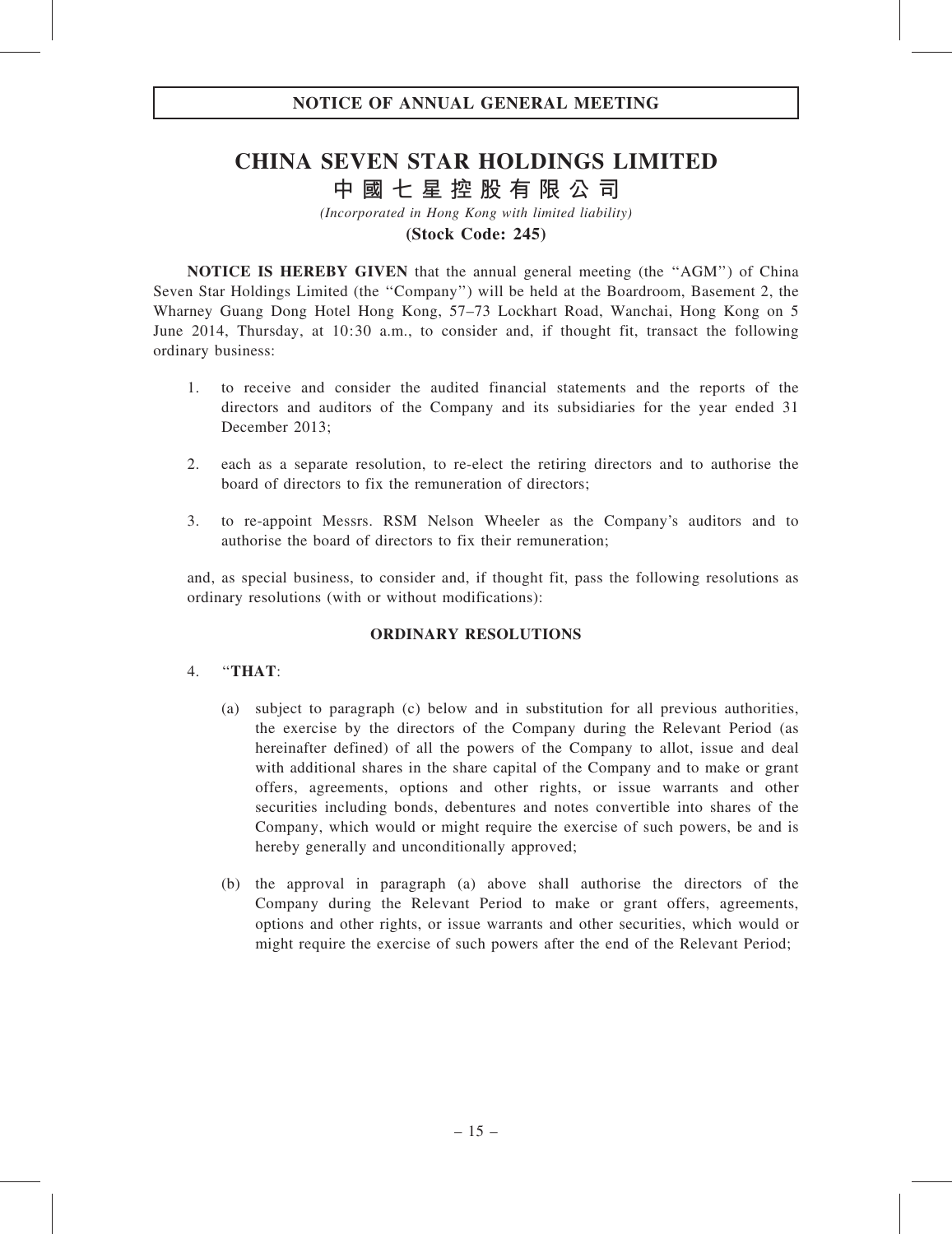## NOTICE OF ANNUAL GENERAL MEETING

- (c) the total number of Shares allotted or to be allotted or agreed conditionally or unconditionally to be allotted (whether pursuant to an option or otherwise) by the directors of the Company pursuant to the approval in paragraph (a) above, otherwise than pursuant to or in consequence of:
	- (i) a Rights Issue (as hereinafter defined); or
	- (ii) the exercise of any option under any share option scheme or similar arrangement for the time being adopted for the grant or issue to option holders of shares in the Company; or
	- (iii) any scrip dividend or similar arrangement providing for the allotment of shares in lieu of the whole or part of a dividend on shares of the Company in accordance with the articles of association of the Company; or
	- (iv) any adjustment, after the date of grant or issue of any options, rights to subscribe or other securities referred to above, in the price at which shares in the Company shall be subscribed, and/or in the number of shares in the Company which shall be subscribed, on exercise of relevant rights under such options, rights to subscribe or other securities, such adjustment being made in accordance with, or as contemplated by, the terms of such options, rights to subscribe or other securities; or
	- (v) a specified authority granted by the shareholders of the Company in general meeting.

shall not exceed 20 per cent. of the total number of Shares in issue at the date of passing of this Resolution and the said approval shall be limited accordingly; and

(d) for the purposes of this Resolution:

''Relevant Period'' means the period from the passing of this Resolution until whichever is the earliest of:

- (i) the conclusion of the next annual general meeting of the Company;
- (ii) the expiry of the period within which the next annual general meeting of the Company is required by the articles of association of the Company or any other applicable laws to be held; or
- (iii) the revocation, variation or renewal of this Resolution by an ordinary resolution of the shareholders of the Company in general meeting.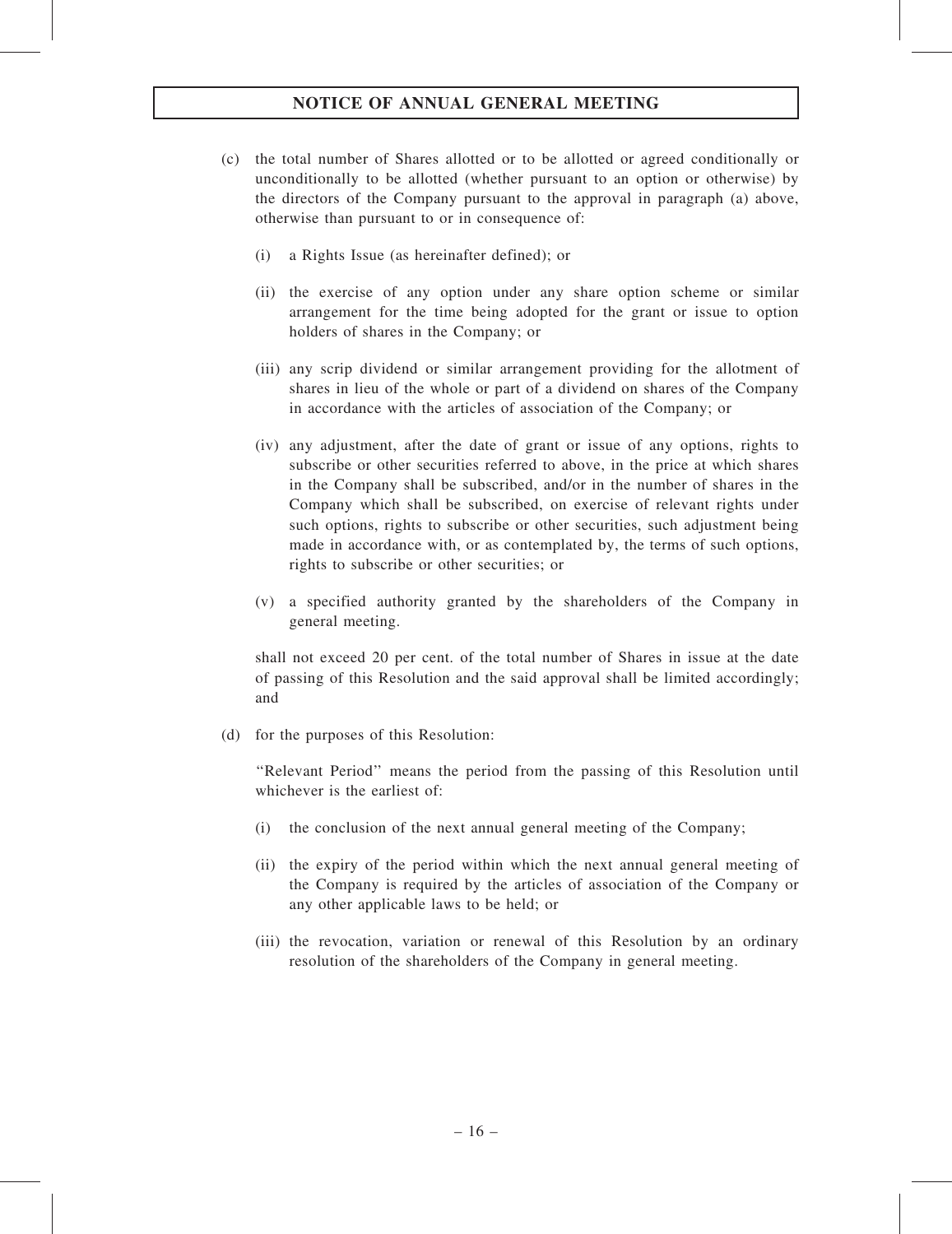# NOTICE OF ANNUAL GENERAL MEETING

''Rights Issue'' means an offer of shares in the Company, or an offer of warrants, options or other securities giving rights to subscribe for shares, open for a period fixed by the directors of the Company to holders of shares in the Company on the registers of members of the Company on a fixed record date in proportion to their then holdings of such shares (subject in all cases to such exclusions or other arrangements as the directors of the Company may deem necessary or expedient in relation to fractional entitlements or having regard to any restrictions or obligations under the laws of, or the requirements of any recognised regulatory body or any stock exchange in, any territory outside Hong Kong Special Administrative Region of the People's Republic of China).''

## 5. ''THAT:

- (a) subject to paragraph (b) below, the exercise by the directors of the Company during the Relevant Period (as hereinafter defined) of all powers of the Company to buy back its own shares on The Stock Exchange of Hong Kong Limited, subject to and in accordance with applicable laws, be and is hereby generally and unconditionally approved;
- (b) the total number of Shares to be bought back by the Company pursuant to paragraph (a) above during the Relevant Period shall not exceed 10 per cent. of the total number of Shares in issue at the date of passing of this Resolution and the authority pursuant to paragraph (a) above shall be limited accordingly; and
- (c) for the purposes of this Resolution:

''Relevant Period'' means the period from the passing of this Resolution until whichever is the earliest of:

- (i) the conclusion of the next annual general meeting of the Company;
- (ii) the expiry of the period within which the next annual general meeting of the Company is required by the articles of association of the Company or any other applicable laws to be held; or
- (iii) the revocation, variation or renewal of this Resolution by an ordinary resolution of the shareholders of the Company in general meeting.''